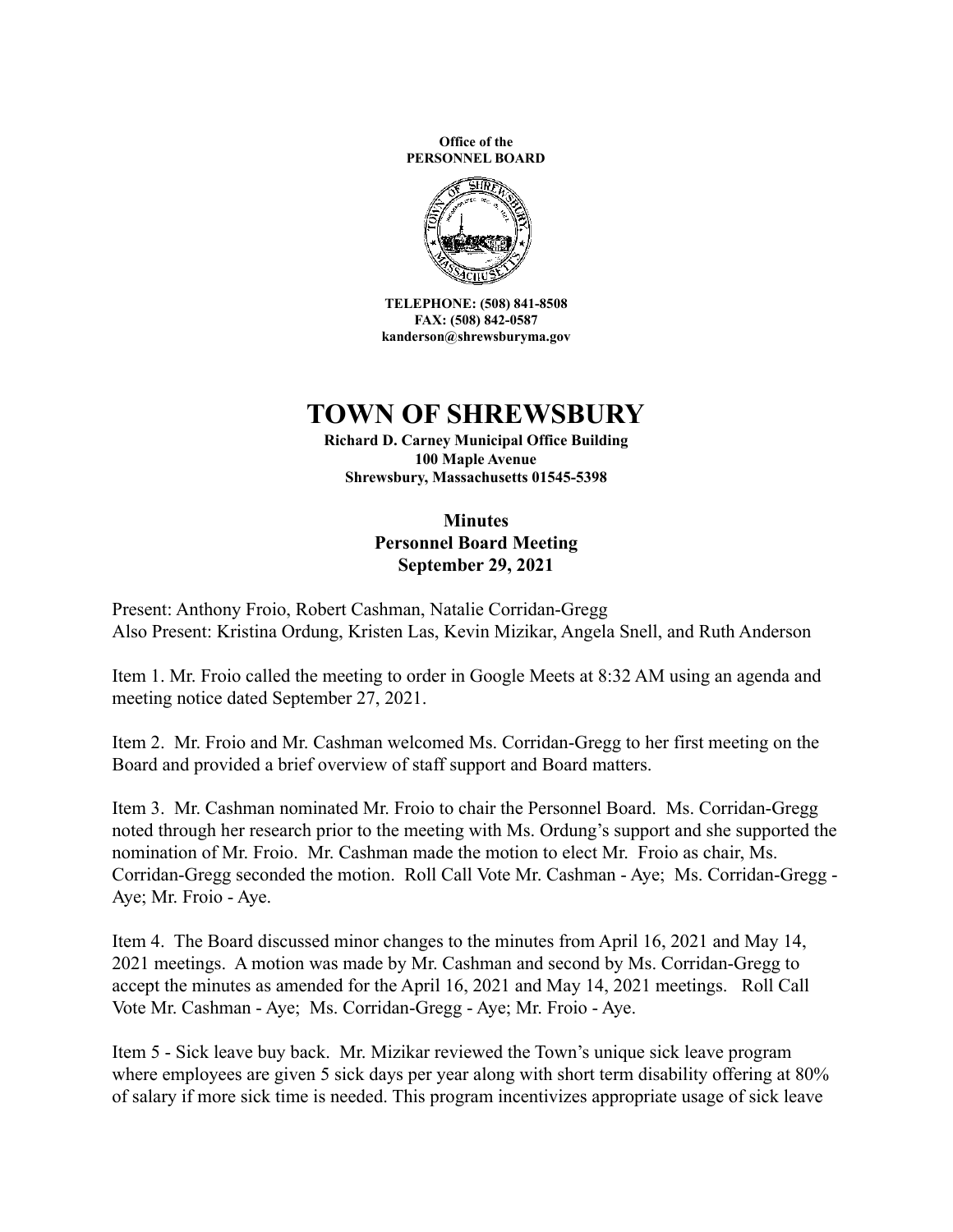Minutes Personnel Board September 29, 2021 Page 2 of 4

by, under certain terms and conditions, allowing it to be rolled over to vacation time or paid out. Funds are appropriated with the Personnel Board's budget to cover costs of this program and a report has been provided detailing expenses from FY21 on a department by department basis. Mr. Mizikar asked the personnel board to approve the transfer of funds. Mr. Froio noted this is a standard item of business but offered the opportunity for Board members to ask questions or comment. There were none. Mr. Cashman offered a motion to transfer the funds. Ms. Corridan-Gregg seconded. Roll Call Vote Mr. Cashman - Aye; Ms. Corridan-Gregg - Aye; Mr. Froio - Aye.

Item 6 - Classification Changes - Mr. Froio thanked and welcomed Angela Snell. The Board and Ms. Snell discussed the addition of a PUBLIC WORKS – SUPERVISOR – NIGHT CUSTODIAL. Ms. Snell reviewed 11 FT custodians and several part time custodians who work within all The Public Buildings Division and how this position is needed and will fit within the management structure.

Ms. Corridan-Gregg asked about the workload of the position, especially how this position is impacted by public events and COVID-19? Ms. Snell explained that the position focus is on cleaning of buildings and the management of staff and contractors. Many buildings are used year round now. They are going to ensure that contract cleaners are being thorough, and also be there to understand issues that may have prevented work - such as the room not being cleaned. Ms. Snell further noted that the position was needed several years ago because there is too much responsibility for a forty hour position given that clean operations occur day and night

Mr. Froio called for a motion to adjust the classification schedule for this position. Mr. Cashman offered a motion to make the change. Ms. Corridan-Gregg seconded. Roll Call Vote Mr. Cashman - Aye; Ms. Corridan-Gregg - Aye; Mr. Froio - Aye.

Mr. Froio welcomed Principal Assessor Ruth Anderson to the meeting. Ms. Anderson explained the need to reclassify a position from office assistant (Grade 2) to administrative assistant (Grade 3). Mr. Froio asked for specifics that clearly indicate the need for reclassification. Ms. Anderson responded that the importance of the financial well being to the town is above and beyond basic customer service or other administrative duties. This position is responsible for the Town's motor vehicle excise tax which is a \$6M revenue source. Additionally they are responsible for assisting in capturing new assessed values generated through building permits which accurately allows for the Town to collect tax revenues.

Ms. Corridan-Gregg asked why it was classified differently to this point. Ms. Anderson has only been with the Town since May of 2021 and this was a matter that was left for her to complete from the prior Assessor. Mr. Froio asked if Mr. Mizikar or Ms. Las had any comments. Mr. Mizikar stated that Ms. Anderson brings clear leadership to the office, and has solidified why this change needs to occur. Mr. Froio noted that the board relies heavily on department heads, especially when there is a view of internal equity for staff and thanked Ms. Anderson for raising the need to reclassify the position. Mr. Cashman offered a motion to make the change. Ms.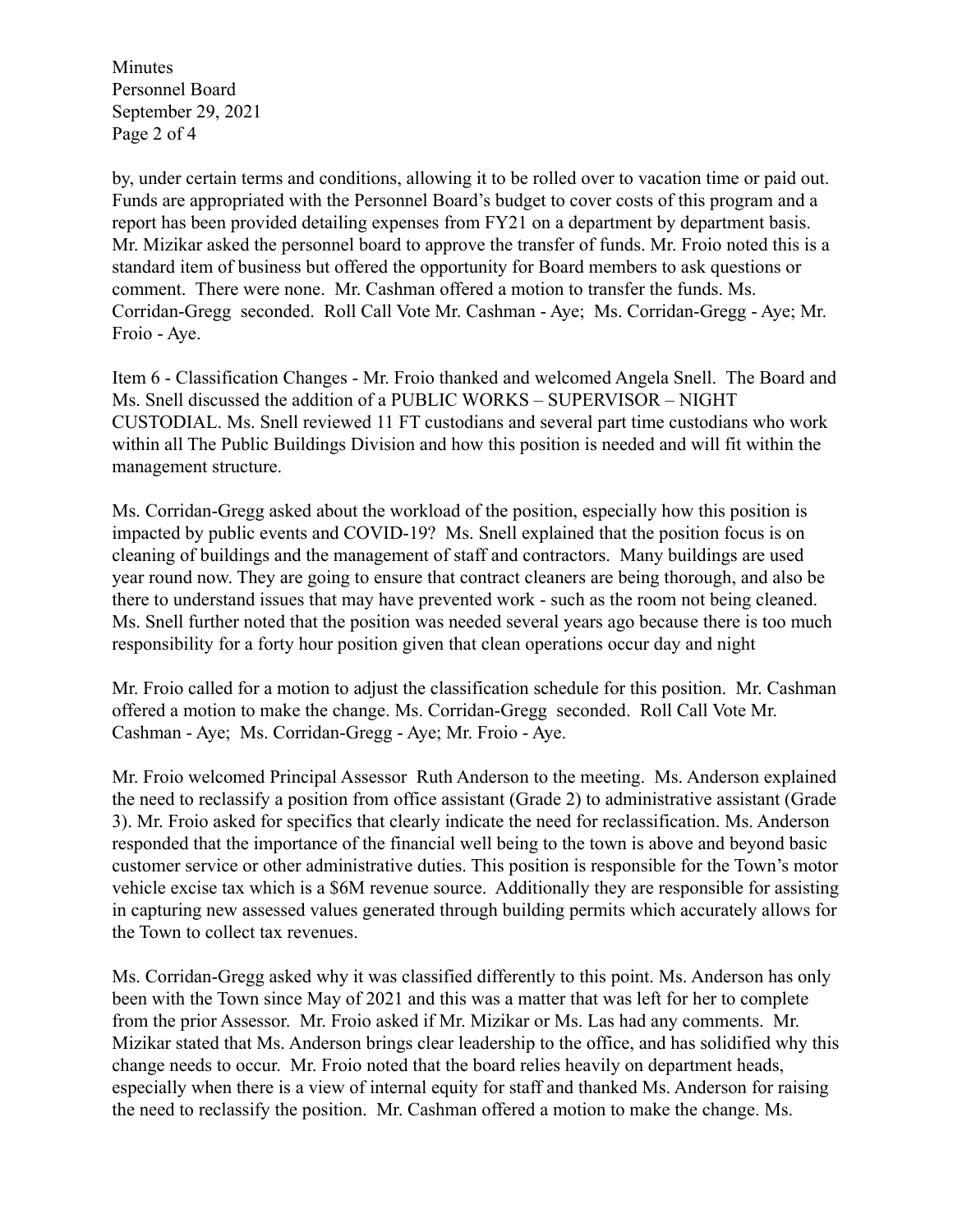Minutes Personnel Board September 29, 2021 Page 3 of 4

Corridan-Gregg seconded. Roll Call Vote Mr. Cashman - Aye; Ms. Corridan-Gregg - Aye; Mr. Froio - Aye.

Mr. Froio asked Ms. Las to review the position classification needs within the Planning Department. Ms. Las introduced herself noting that she has been with the Town for11 years in Planning and executive management roles. She is currently the department head for planning and economic development, but as workload and complexity increase there is a need for a stand alone department head for the Planning and Economic Development Department. Ms. Las is here today to get the planning department head title added to schedule within grade 9. Mr. Froio thanked Ms. Las for her presentation and opened the item up for questions from the Board. Mr. Cashman noted his support for this item. Mr. Froio asked Mr. Mizikar for any comments. Mr. Mizikar noted the need for both the Planning Department and for Ms. Las in her role as Assistant Town Manager for Community Development and Human Services. Mr. Cashman offered a motion to make the change. Ms. Corridan-Gregg seconded. Roll Call Vote Mr. Cashman - Aye; Ms. Corridan-Gregg - Aye; Mr. Froio - Aye.

Mr. Froio - moved on to Human Resources position changes. Mr. Mizikar provided an overview of the requested changes noting that the Town of Shrewsbury is an organization with roughly 250 employees and prior to the current Human Resources Coordinator position there were no employees solely dedicated to human resources matters. Mr. Mizikar credited the Personnel Board for this leadership, but the complexity of the organization requires a dedicated department to support employees. This includes all aspects of the human resource function from administrative to professional. Mr. Mizikar is requesting the reclassification of the Human Resources Coordinator title from a Grade 6 to a Grade 4 for and the creation and classification of the title of Human Resources Director at Grade 10. Finally Mr. Mizikar noted that in accordance with the Town Manager Act, the Town Manager will retain the responsibility as Personnel Director. Many of the duties will be delegated to the Human Resources Director.

Mr. Froio acknowledged the workload and complexities in an organization like the Town of Shrewsbury and asked the Board if they had any comments or questions. Mr. Cashman noted that he is excited this is happening as he mentioned the need for it several times over the years.

Ms. Corridan-Gregg also offered her support noting that she works in the field of competitive intelligence and appreciated the Town's thinking of being competitive to make sure our employees do not want to work with another organization. She also believes these changes are needed for risk management and other employee support matters. Mr. Froio stated that from a structural perspective this makes sense and these changes have been a long time coming. Mr. Cashman offered a motion to make the changes. Ms. Corridan-Gregg seconded. Roll Call Vote Mr. Cashman - Aye; Ms. Corridan-Gregg - Aye; Mr. Froio - Aye.

Mr. Mizikar further updated the Board on the salary and wage implementation thus far into the fiscal year since the Personnel Board's budget carries funding for the majority of COLA, equity,